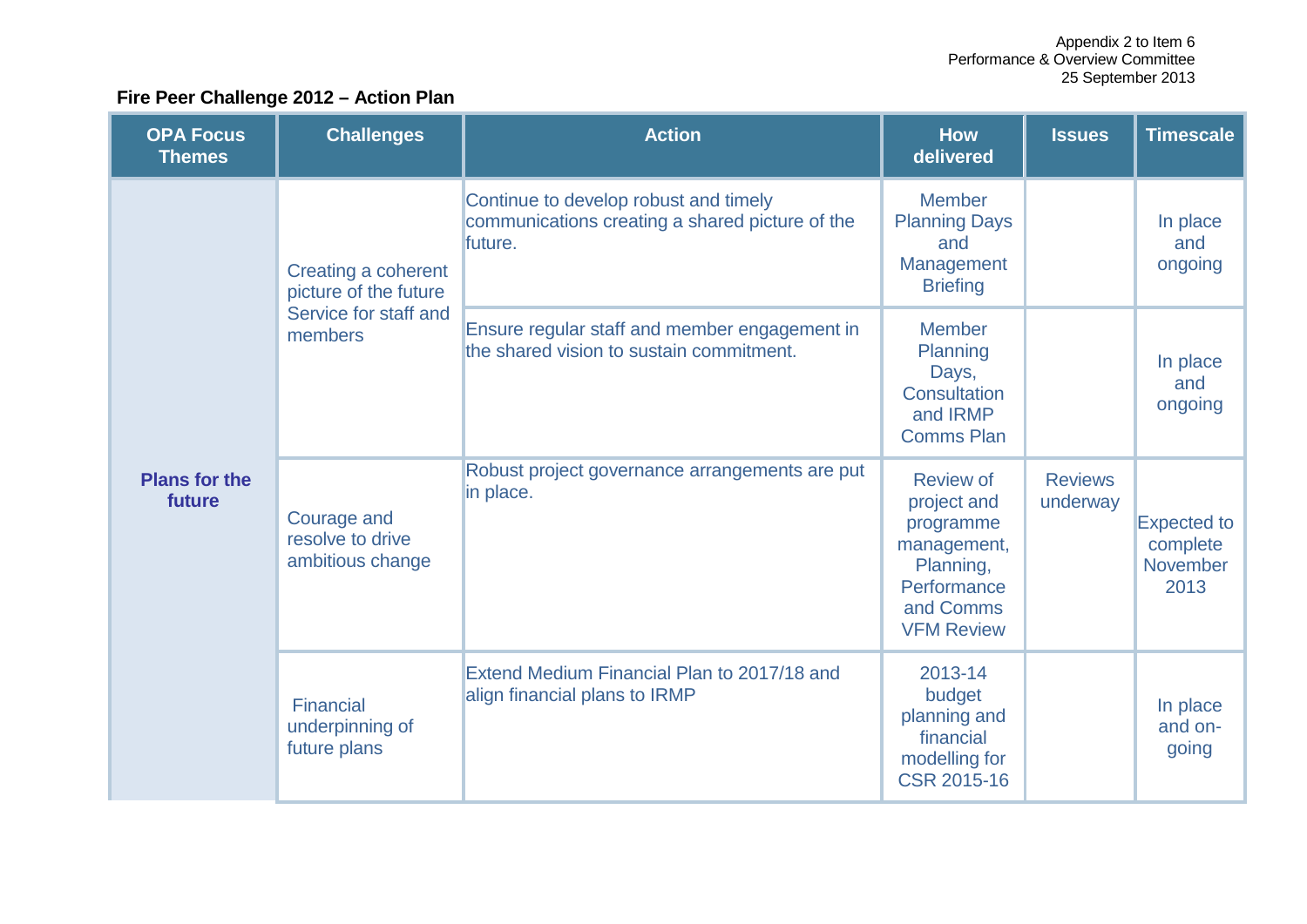| <b>OPA Focus</b><br><b>Themes</b> | <b>Challenges</b>                                                                                                                          | <b>Action</b>                                                                                                                                                             | <b>How</b><br>delivered                                                                                               | <b>Issues</b>                 | <b>Timescale</b>                            |
|-----------------------------------|--------------------------------------------------------------------------------------------------------------------------------------------|---------------------------------------------------------------------------------------------------------------------------------------------------------------------------|-----------------------------------------------------------------------------------------------------------------------|-------------------------------|---------------------------------------------|
|                                   |                                                                                                                                            | Develop modelling scenarios in relation to<br>uncertainties associated with:<br><b>Business rates funding</b><br>Council tax benefit changes<br><b>IRMP/ERR proposals</b> | <b>Financial</b><br>modelling<br>developed for<br><b>Member</b><br><b>Planning Days</b><br>and included<br>in PESTELO |                               | In place<br>February<br>2013 and<br>ongoing |
|                                   |                                                                                                                                            | Consistent approach when delivering Value for<br><b>Money programmes</b>                                                                                                  | Overarching<br>framework for<br><b>VFM Reviews</b><br>agreed                                                          |                               | In place<br><b>April 2013</b>               |
|                                   |                                                                                                                                            | Set clear targets for VFM reviews which are<br>owned and monitored with the interrelated<br>impacts being clearly identified                                              | <b>VFM</b><br>framework<br>ensures terms<br>of reference<br>set targets<br>where relevant                             |                               | In place<br><b>April 2013</b>               |
|                                   | Consider income generation/trading as part of the<br>financial strategy and a key element as part of the<br><b>Value for Money Reviews</b> | <b>VFM</b><br>framework<br>ensures<br>alternative<br>models are<br>considered                                                                                             |                                                                                                                       | In place<br><b>April 2013</b> |                                             |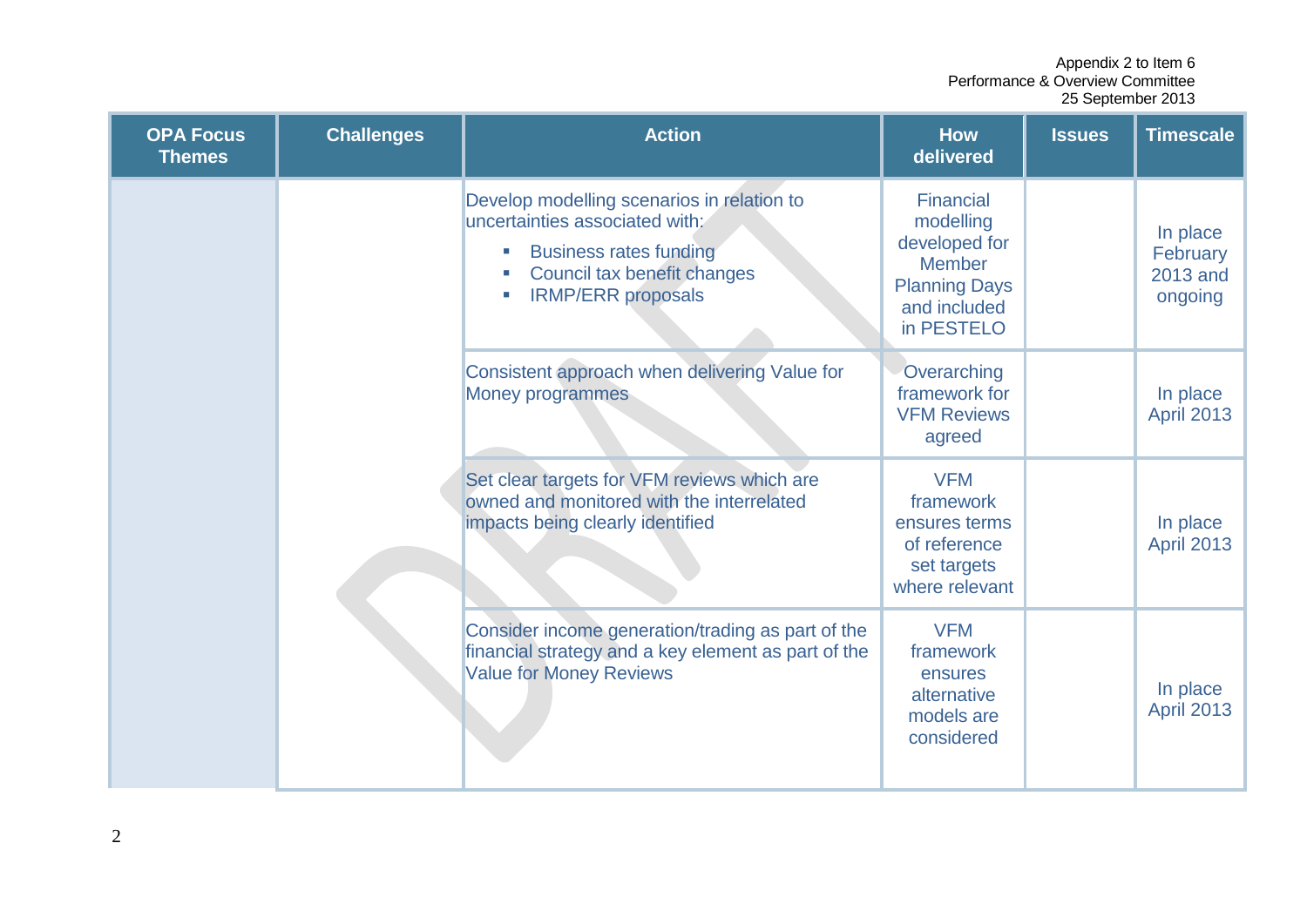| <b>OPA Focus</b><br><b>Themes</b>   | <b>Challenges</b>                            | <b>Action</b>                                                                                                                                                                                           | <b>How</b><br>delivered                                                              | <b>Issues</b> | <b>Timescale</b>                                                              |
|-------------------------------------|----------------------------------------------|---------------------------------------------------------------------------------------------------------------------------------------------------------------------------------------------------------|--------------------------------------------------------------------------------------|---------------|-------------------------------------------------------------------------------|
|                                     | <b>Capacity and Skills</b><br>to deliver     | Undertake capacity and skills audit to ensure key<br>departments have capacity to deliver                                                                                                               | Included as<br>key element of<br><b>VFM</b><br>framework                             |               | In place<br><b>April 2013</b>                                                 |
| <b>Community risk</b><br>management | <b>Police and Crime</b><br>Commissioners     | Define organisational approach to the Police and<br><b>Crime Commissioner arrangements and continue</b><br>to build key relationships, including around<br>funding                                      | <b>Member</b><br>Planning<br>Days,<br>Partnership<br>Sub-group and<br><b>PESTELO</b> |               | In place<br>and<br>ongoing                                                    |
|                                     |                                              | Sense check consultation process to ensure that<br>communities clearly understand the proposed<br>new response standards                                                                                | Consultation<br>given external<br>accreditation<br>by<br>Consultation<br>Institute   |               | Project<br><b>Plan Sept</b><br>2012<br><b>Accredited</b><br><b>April 2013</b> |
| <b>Fire control</b>                 | Resilience on the<br><b>Control function</b> | Review the project communications strategy for<br>improvements particularly in relation to staff                                                                                                        | <b>Cheshire Fire</b><br><b>Control Project</b><br>Group                              |               | Complete<br>February<br>2013                                                  |
|                                     |                                              | Service and NWC project team to look at the<br>benefit of incorporating a similar approach to the<br>acquisition of Cumbria Fire & Rescue Service<br>Control function in terms of live issue resolution | <b>Cheshire Fire</b><br><b>Control Project</b><br>Group                              |               | In place<br>and<br>ongoing                                                    |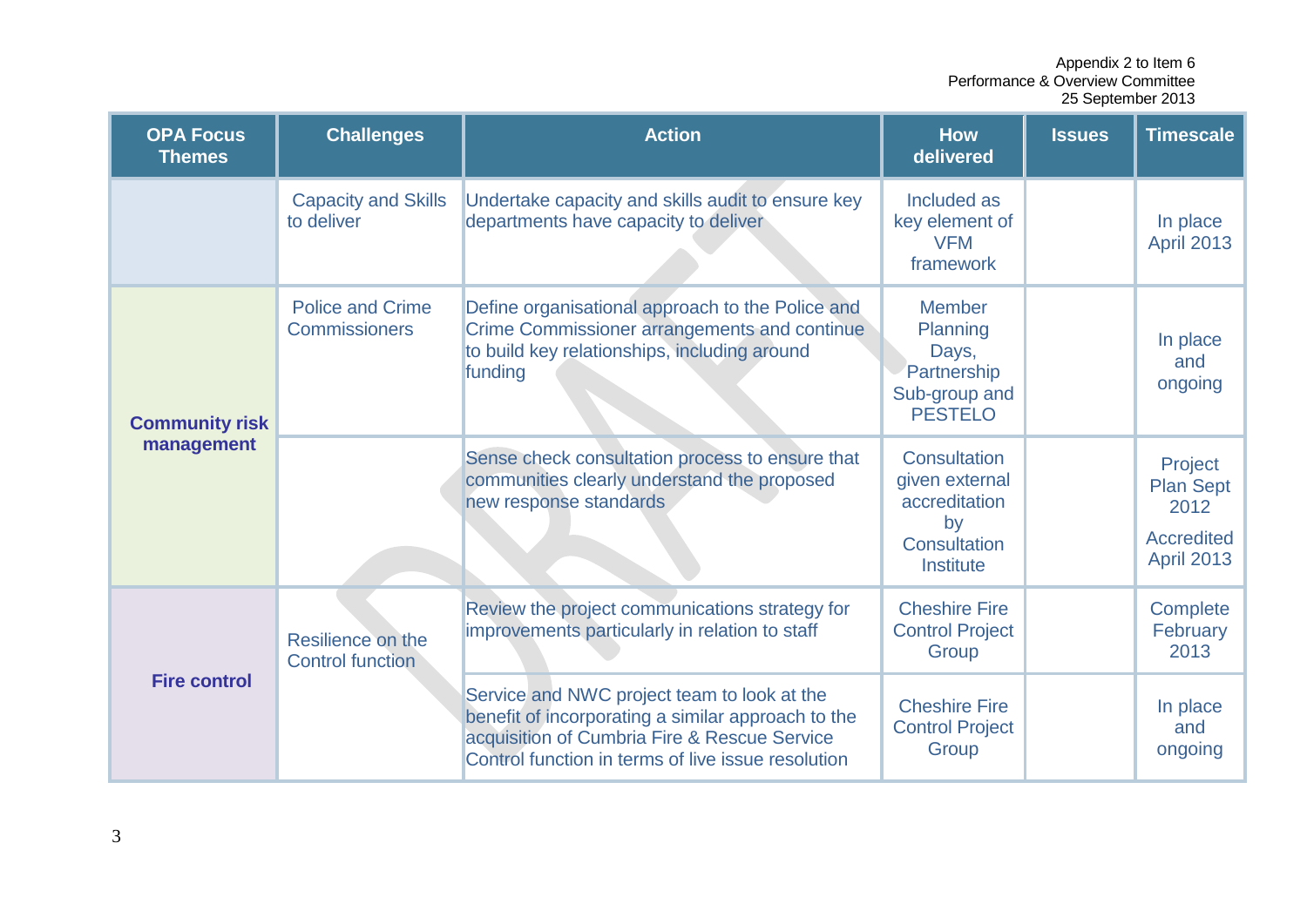| <b>OPA Focus</b><br><b>Themes</b>  | <b>Challenges</b>                                                  | <b>Action</b>                                                                                                                                                                         | <b>How</b><br>delivered                                                                                                                               | <b>Issues</b>                                                                                                                            | <b>Timescale</b>           |
|------------------------------------|--------------------------------------------------------------------|---------------------------------------------------------------------------------------------------------------------------------------------------------------------------------------|-------------------------------------------------------------------------------------------------------------------------------------------------------|------------------------------------------------------------------------------------------------------------------------------------------|----------------------------|
|                                    |                                                                    | Review the 'out of scope' work that the Service<br>will have to resource differently post cut over to<br><b>NW Fire Control Ltd</b>                                                   | <b>Cheshire Fire</b><br><b>Control Project</b><br>Group                                                                                               |                                                                                                                                          | In place<br>and<br>ongoing |
| <b>Training and</b><br>development |                                                                    | Consider adopting a 'people management'<br>system based on a single platform for personnel,<br>training, competency and appraisal                                                     | <b>Human</b><br><b>Resources</b><br><b>VFM Review</b>                                                                                                 |                                                                                                                                          | <b>November</b><br>2013    |
|                                    | <b>Integrating People</b><br>Management<br>function and<br>systems | Middle managers to be skilled up to take<br>responsibility for core management issues like<br>people management, rather than relying on<br>People & Development                       | Human<br><b>Resources</b><br>and Learning<br>and<br><b>Development</b><br><b>Training</b><br>programme<br><b>Staff</b><br>Handbook and<br>other tools | <b>Tools</b><br>developed<br>and<br>launched<br>over<br>course of<br>2013-14<br>to support<br><b>IRMP</b> and<br><b>ERR</b><br>timetable | Ongoing                    |
|                                    |                                                                    | Explore the suitability of the continued use of e-<br>learning in particular topics and for individual'<br>learning style particularly with learning difficulties<br>such as dyslexia | <b>Equality Task</b><br>Group sub-<br>group and<br>Learning and<br><b>Development</b>                                                                 |                                                                                                                                          | In place<br>and<br>ongoing |
|                                    | Members-<br>complexity of the                                      | Members need to undertake training on the<br>complex local environment, particularly where the                                                                                        | <b>Member</b><br><b>Training</b>                                                                                                                      |                                                                                                                                          | In place<br>and            |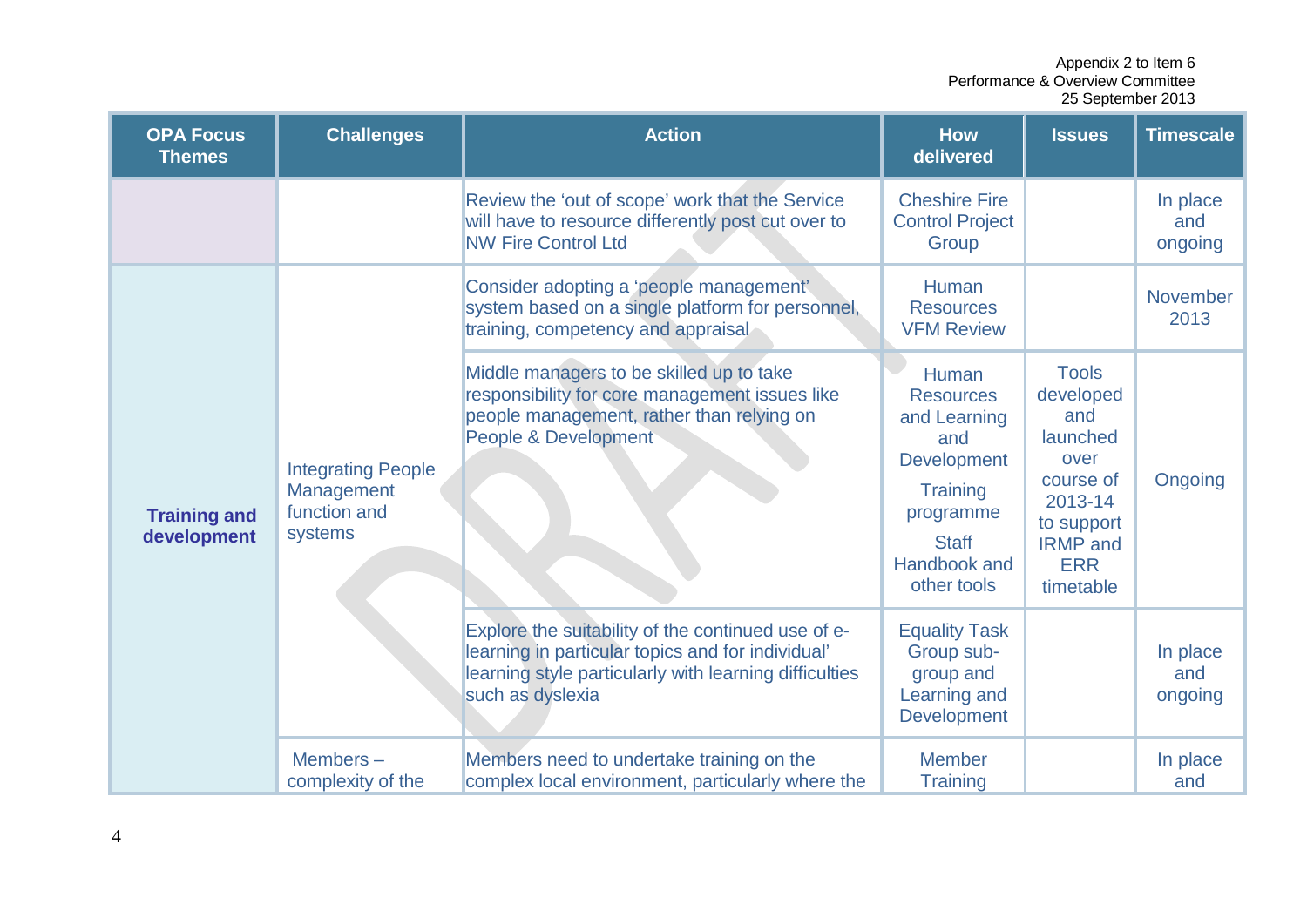| <b>OPA Focus</b><br><b>Themes</b>                   | <b>Challenges</b>                                                                      | <b>Action</b>                                                                                                                                                                                              | <b>How</b><br>delivered                                                                                                      | <b>Issues</b>                                                   | <b>Timescale</b>                  |
|-----------------------------------------------------|----------------------------------------------------------------------------------------|------------------------------------------------------------------------------------------------------------------------------------------------------------------------------------------------------------|------------------------------------------------------------------------------------------------------------------------------|-----------------------------------------------------------------|-----------------------------------|
|                                                     | public sector<br>landscape                                                             | Service are key players                                                                                                                                                                                    | Programme<br><b>Planning Days</b><br>and PESTELO                                                                             |                                                                 | ongoing                           |
| <b>Community</b><br>budgets                         | <b>Consider carefully</b><br>the approach and<br>impact on partners                    | The Service needs to consider the extent of their<br>direct provision and expectations placed and<br>ambition of the not for profit sector that they are<br>commissioned to deliver more                   | <b>Member</b><br><b>Planning Days</b><br>and VFM<br>framework                                                                | <b>Reviewed</b><br>and<br>discussed<br>as options<br>emerge     | In place<br>and<br>ongoing        |
|                                                     | Models of future<br>delivery                                                           | The Service needs to be clear of its intention and<br>approach in relation to the community budgets<br>and opportunities in Cheshire West & Chester<br>and elsewhere                                       | Partnership<br>strategy,<br>Partnership<br>sub-group                                                                         |                                                                 | <b>April 2013</b>                 |
| <b>Asset</b><br><b>Management and</b><br><b>ICT</b> | <b>Alternative service</b><br>delivery models -<br>more concerted and<br>coherent view | Options to consider alternative service delivery<br>models need to be considered more seriously in<br>business cases, this includes collaboration on<br>service delivery, sharing services and outsourcing | <b>Member</b><br><b>Planning Days</b><br><b>VFM</b><br>framework<br>enabling<br>realistic<br>assessment of<br>what is viable | <b>Periodic</b><br>reports<br>presented<br>to<br><b>Members</b> | in IRMP11                         |
|                                                     |                                                                                        | Review Asset Management Strategy to ensure it<br>supports the future building strategy                                                                                                                     | <b>Considered as</b><br>part of review<br>of project and                                                                     |                                                                 | <b>Expected</b><br>tο<br>complete |